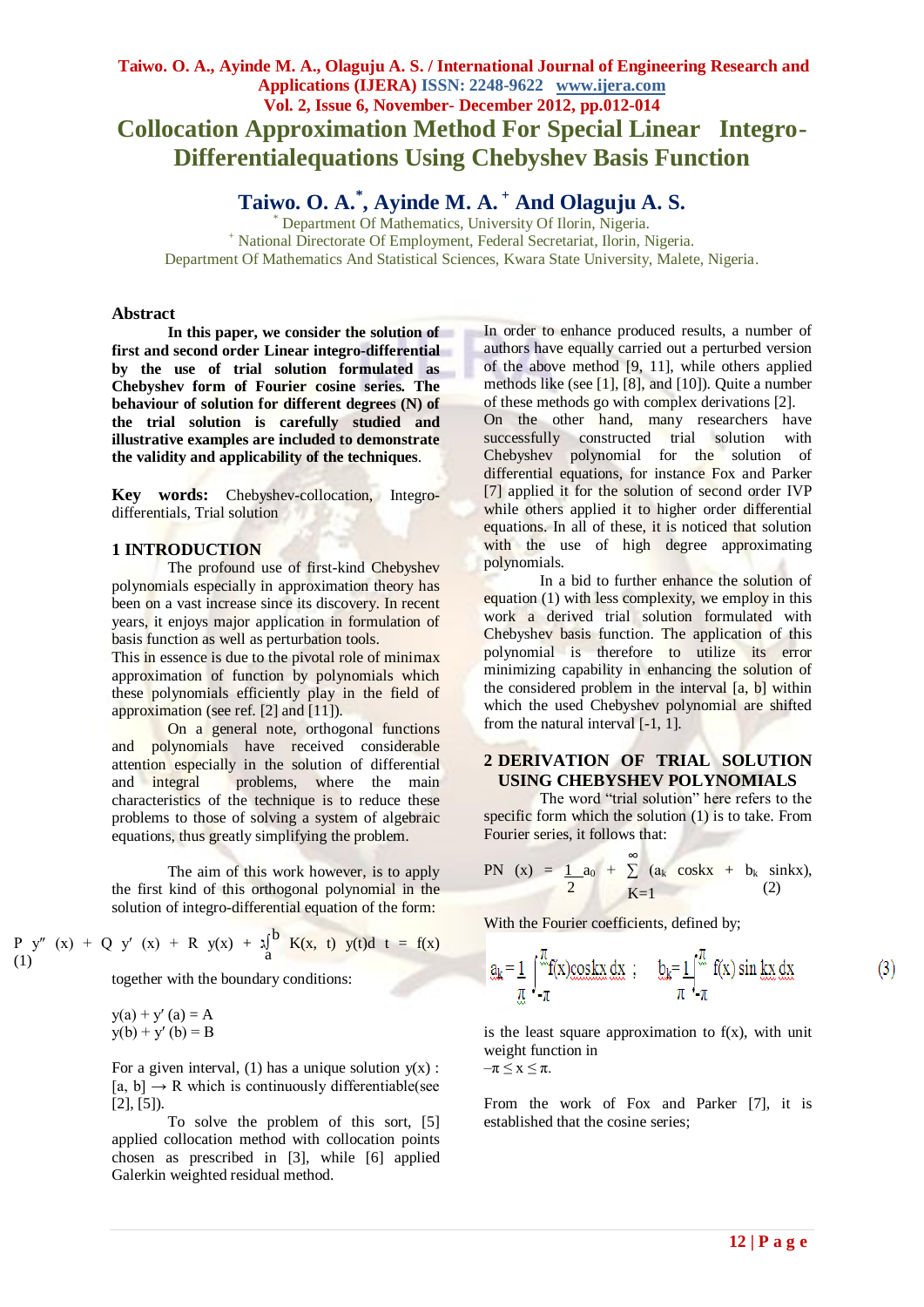### **Taiwo. O. A., Ayinde M. A., Olaguju A. S. / International Journal of Engineering Research and Applications (IJERA) ISSN: 2248-9622 www.ijera.com Vol. 2, Issue 6, November- December 2012, pp.012-014**

$$
f(x) = \frac{1}{2}a_0 + \sum_{k=1}^{\infty} a_k \cos k \, dx
$$
,  $a_k = \frac{2}{\pi} \int_{-1}^{1} (1-x^2)^{-1/2} f(x) J_k(x) \, dx$ 

has a very high rate of convergence and in Chebyshev form; it is written as:

$$
\mathbf{y}_{N} \ (\mathbf{x}, \mathbf{a}) = \frac{1}{2} \mathbf{a}_{0} + \sum_{\mathbf{K} = 1}^{\infty} \mathbf{a}_{r} \mathbf{T}_{r} (\mathbf{x})
$$
 (5)

where x represents all the independent variables in the problems coefficients are the Degree Of Freedom (DOF).

 $T_r$  (x) are Chebyshev polynomials in variable x, defined as a set of orthogonal polynomials of degree r given by:

$$
T_r(x) = \cos \{r \cos^{-1} \frac{(2x - b - a)}{b - a}\};
$$
 (6)

and satisfies the recurrence relation;

$$
T_{r+1}(x) = 2(2x-b-a)T_r(x) - T_{r-1}(x); \qquad (7)
$$

which is valid within the interval  $a \le x \le b$ .

#### **3 NUMERICAL TECHNIQUES**

This technique involves the determination of approximants  $a_r$  by first sub-stituting (5) into (1) so as to yield a residual equation of the form:

$$
P \bar{y}''_{x}(x) + Q \bar{y}'_{x}(x) + R \bar{y}_{x}(x) + \lambda \int_{\underline{\mathbf{a}}}^{\underline{\mathbf{b}}} K(x, t) \bar{y}(t) dt = f(x)
$$
(8)

It should be noted that equation (5) is substituted in both x and t that is for  $y(x)$  and  $y(t)$  so that we have residual equation of the form (8). And the attached initial/boundary conditions are equally imposed on the trial solution (5) to yield a system of equations that is equal to the boundary conditions in number.

The residual equation (8) is thereafter collocated at the zeros of a Chebyshev polynomial  $T_r(x)$  which is chosen to have r in such a way that its addition to the number of given initial/boundary conditions is equal to the number if unknown approximates  $a_r$  in (5). This is to ensure a number of collocation equations that is equal to the number of unknown a<sub>r</sub>.

Collocation at zeros of Chebyshev polynomial as suggested by Gauss-Lobatto [12]. Collocation methods require that at the zero of the relevant polynomial the residual equation is satisfied, thus yielding a number of collocation equations. These equations in conjunction with the resulting equations from imposed conditions are solved to determine the unknown approximants  $a_r$ , which are thereafter substituted into the (5) to yield the desired approximate solution.

### **4 NUMERICAL EXAMPLES AND RESULTS**

We apply this method on some special problems. A varying degree of trial solution is used  $(N = 2, 4)$ and 8) to allow for an in dept examination of the results produced. The entire solution steps are automated with the use of symbolic algebraic program MATLAB.

The entire process is automated by the use of a symbolic algebraic program MATLAB 7.9

#### **Problem 1:**

Solve the integro-differential equation

$$
y'(x) = -\int_{0}^{1} e^{st} y(t)dt + y(x) = \frac{1 - e^{t} + x}{1 + x}
$$
(9)

Subject to initial condition  $y(0) = 1$ The analytical solution is given as  $y(x) = e^x$ 

#### **Problem 2:**

Determine the approximate solution the IVP;

$$
y'(x) = \int_0^1 (4x + 2t) y(t)dt + y(x) - \frac{\cos(2x)}{2} - 2\sin(2x)\frac{1}{2}\sin(4x) \quad (10)
$$

with initial condition  $y(0) = 1$ ,

The analytical solution is given as  $y(x) = cos(2x)$ 

### **Problem 3:**

**Problem 5:**<br>Solve the integro-differential equation

$$
y''(x)+xy'(x) - xy(x) = e^x - 2\sin x + \int_{-1}^{1} \sin(x)e^{-t}dt
$$

with initial condition  $y(0) = 1$ ,  $y'(0) = 1$ 

the exact solution is  $y(x) = e^x$ 

Remark: All the examples we solved, the exact solutions are known in closed form, hence, we have defined our error as:

$$
Error = | y(x) - y_N(x) |; a \le x \le b
$$